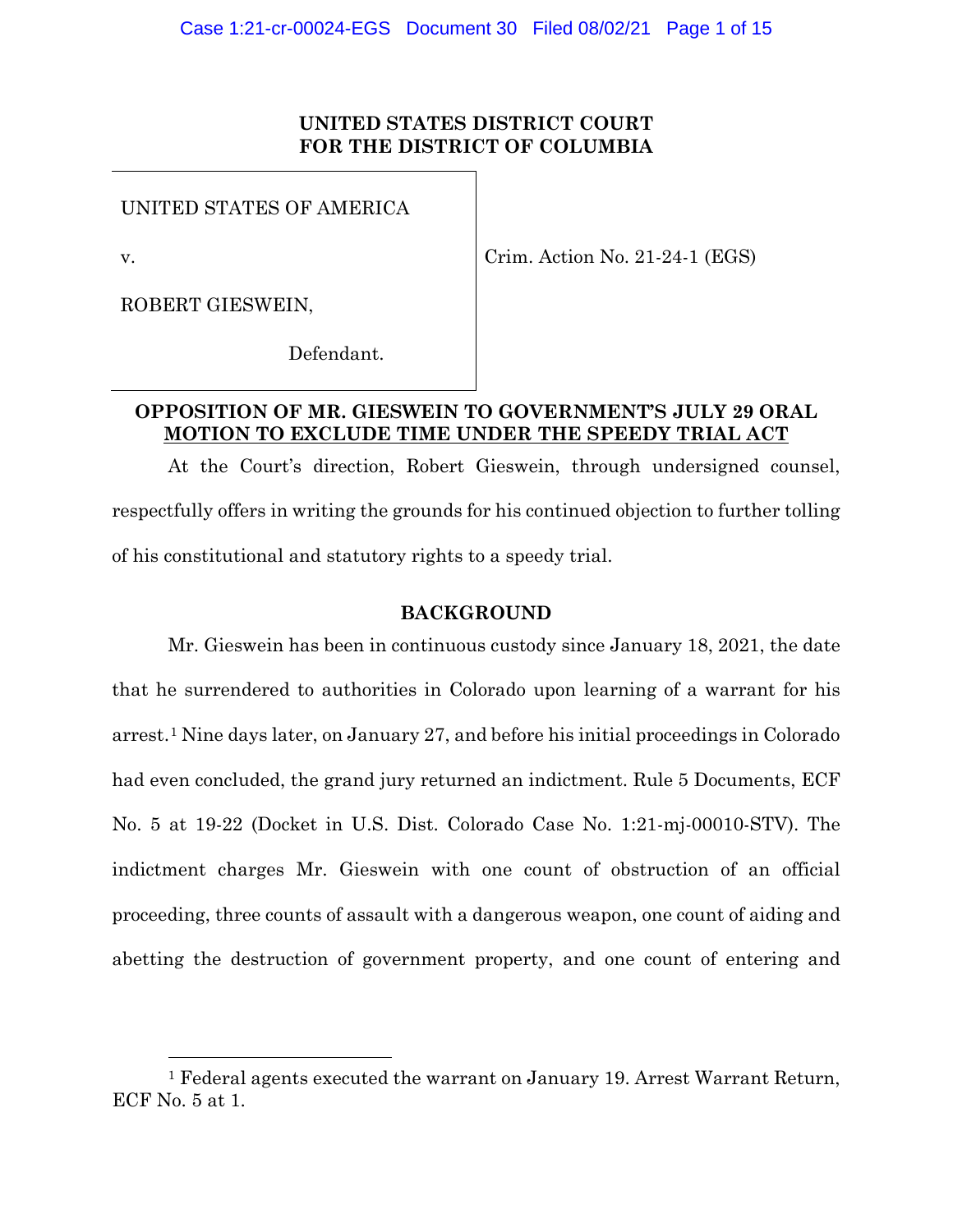#### Case 1:21-cr-00024-EGS Document 30 Filed 08/02/21 Page 2 of 15

remaining in a restricted building or grounds with a deadly or dangerous weapon. Indictment, ECF No. 3.

On January 29, the United States Magistrate Judge presiding in the District of Colorado ordered that Mr. Gieswein remain detained and committed him to this district. Rule 5 Documents, ECF No. 5 at 18-22. This Court recently denied a motion to revoke that order. Order, ECF No. 28; Memorandum Opinion, ECF No. 29.

Two months after his arrest, federal authorities finally delivered Mr. Gieswein to the District of Columbia, and he had his initial appearance on March 29. Minute Entry, Mar. 29, 2021. He is being held at the District of Columbia Correctional Treatment Facility ("CTF"). At the April 15 arraignment, he entered a plea of not guilty, and requested a jury trial.

At every juncture, the government has sought tolling of Speedy Trial Act "clock," which requires that trial commence no later than 70 days from the day the defendant first appears in the trial jurisdiction. Speedy Trial Act, 18 U.S.C. § 3161 et seq. Each time, the government has relied primarily on the difficulty it is having getting its arms around the vast amount of evidence that it continues to collect regarding the events of January 6. *See, e.g.*, Gov't Mot., ECF No. 11 (filed April 14, 2021) (seeking to exclude 60 days under the Speedy Trial Act). Each time, Mr. Gieswein has opposed the tolling of the Speedy Trial Act. *See, e.g.*, Mem. in Opposition, ECF No. 15. To date, the Court has granted all of the government's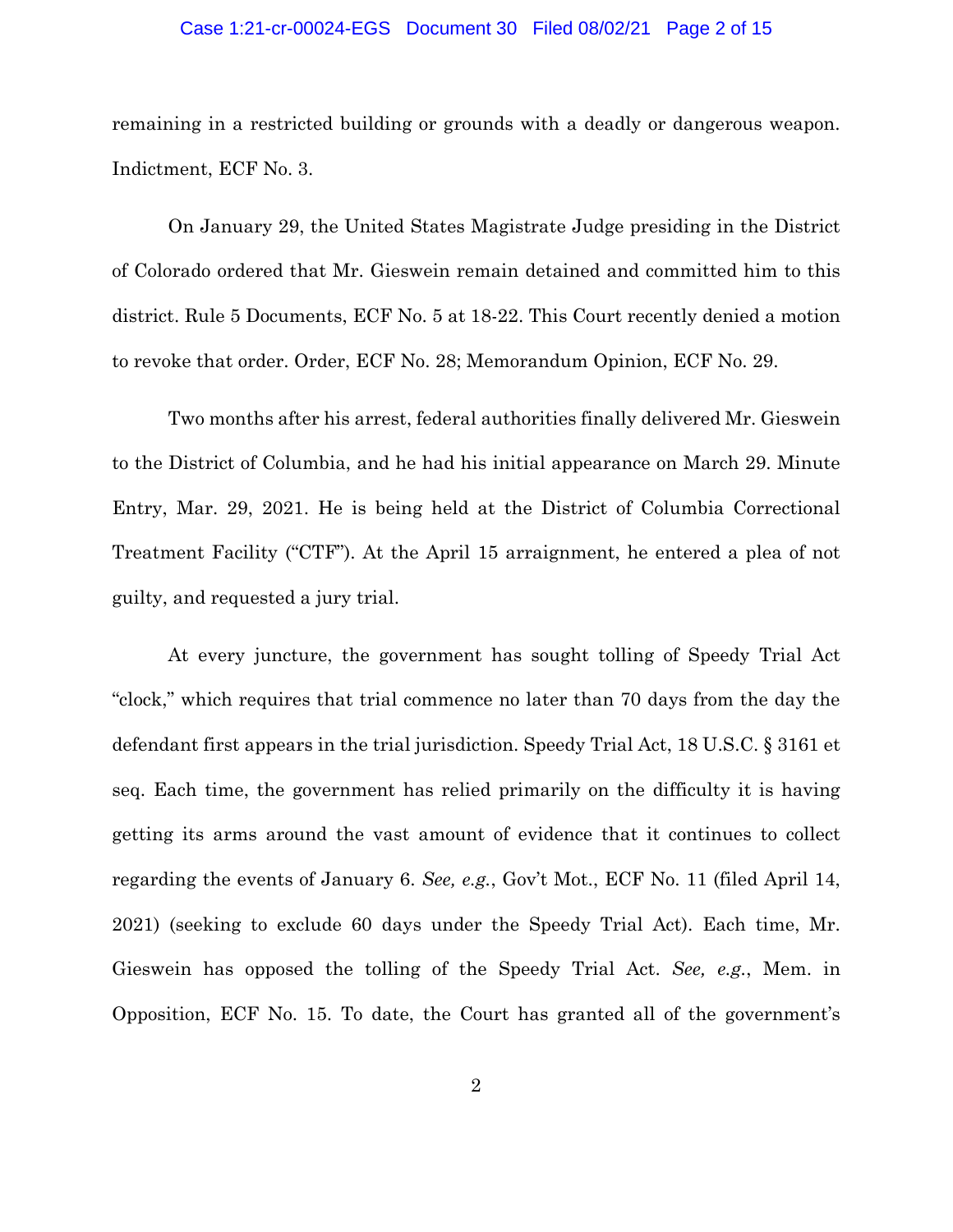#### Case 1:21-cr-00024-EGS Document 30 Filed 08/02/21 Page 3 of 15

requests, most recently in May. *See e.g.* Minute Entry, May 19, 2021 (tolling the time between May 19 and July 29)*.*

Shortly before the July 29 status hearing, the government filed– in this case and others – a generic Notice Regarding Status of Discovery, ECF No. 26, attaching a Memorandum Regarding Status of Discovery, (hereinafter "Discovery Mem."), ECF No. 26-1. The Memorandum demonstrated that the government still had not overcome most of the discovery problems it has previously identified. Discovery Mem., ECF No. 26-1. In communication with undersigned counsel, counsel for the government has also indicated that if trial goes forward within 70 days of July 29, as the Speedy Trial Act would normally require, the government cannot guarantee that it can meet its discovery obligations to Mr. Gieswein.

At the July 29, 2021 status hearing, the United States asked the Court to toll the Speedy Trial Act yet again, relying on the discovery complications it identified in its Discovery Memorandum. To the best of counsel's recollection, the government did not specify at the hearing how long of a tolling it is seeking. However, based on communications with the counsel for the government before the hearing, undersigned counsel believes that the government is seeking at least at least 30 days' tolling of the Act..

Also at the July 29 hearing, the Court indicated that anticipated re-impositions of mask requirements in Washington, DC, and in the federal courthouse (both of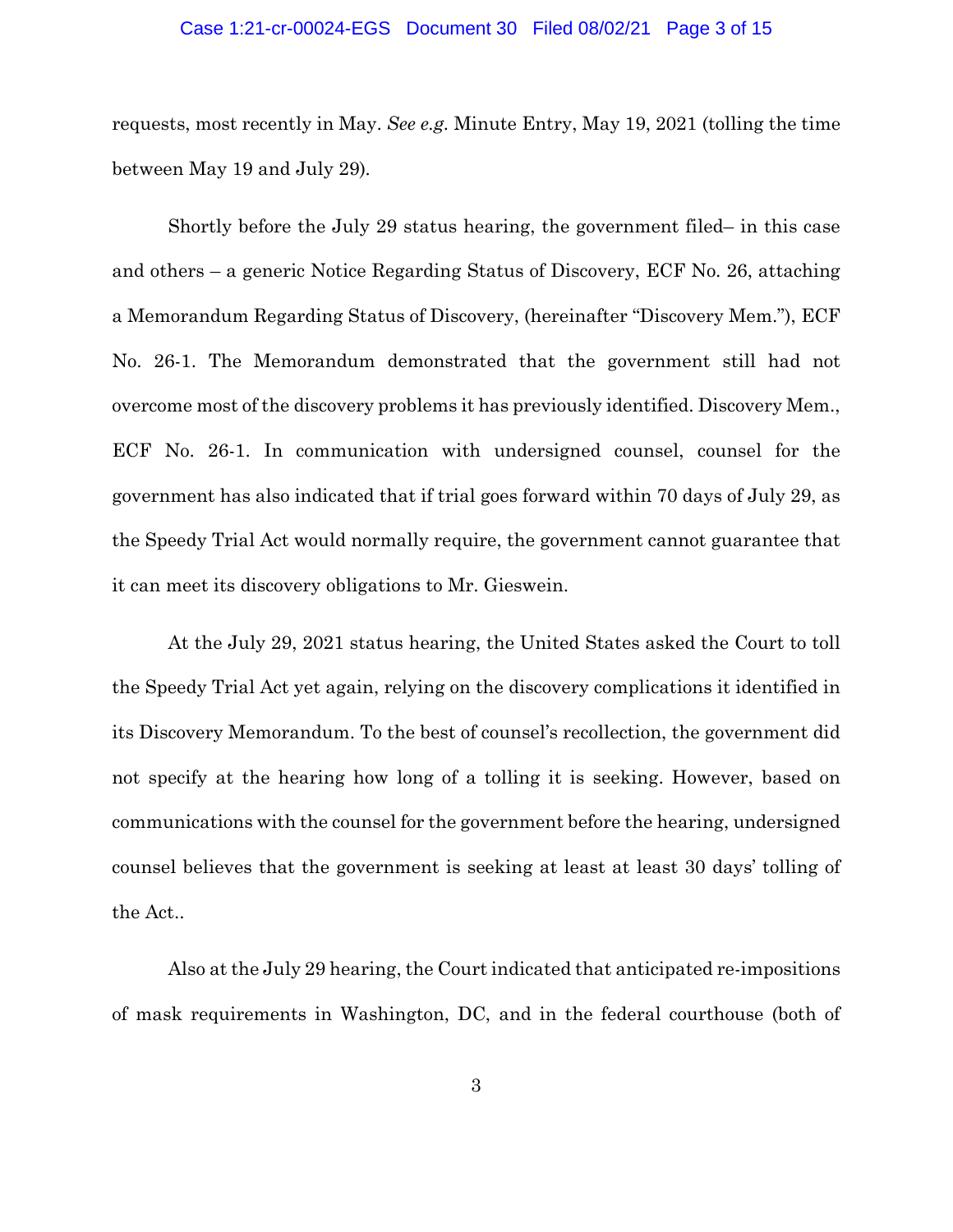#### Case 1:21-cr-00024-EGS Document 30 Filed 08/02/21 Page 4 of 15

which have now been realized), made it unlikely that the Court would convene a trial before early 2022.

The defense objected to the government's oral motion to toll the Speedy Trial Act, asserting that Mr. Gieswein is entitled to both discovery as guaranteed by the Constitution and Rules of Criminal Procedure, and a speedy trial as guaranteed by the Constitution and the Speedy Trial Act. The Court ordered the defense to brief its grounds for opposing tolling, and suggested that the parties confer about trial dates in early 2022.

### **LEGAL BACKGROUND**

The Speedy Trial Act generally requires trials to commence within 70 days of the filing of an indictment, or the appearance of the defendant "before a judicial officer of the court in which such charge is pending, whichever date last occurs." 18 U.S.C. § 3161(c)(1). "The time limits of the Speedy Trial Act begin to run automatically rather than upon request," *New York v. Hill*, 528 U.S. 110, 117 n.2 (2000), and "a defendant may not prospectively waive the application of the Act." *Zedner v. United States*, 547 U.S. 489, 500 (2006).

However, it also provides that certain "periods of delay shall be excluded in computing the time within which an information or an indictment must be filed, or in computing the time within which the trial of any such offense must commence[.]." § 3161(h). One such excludable period is: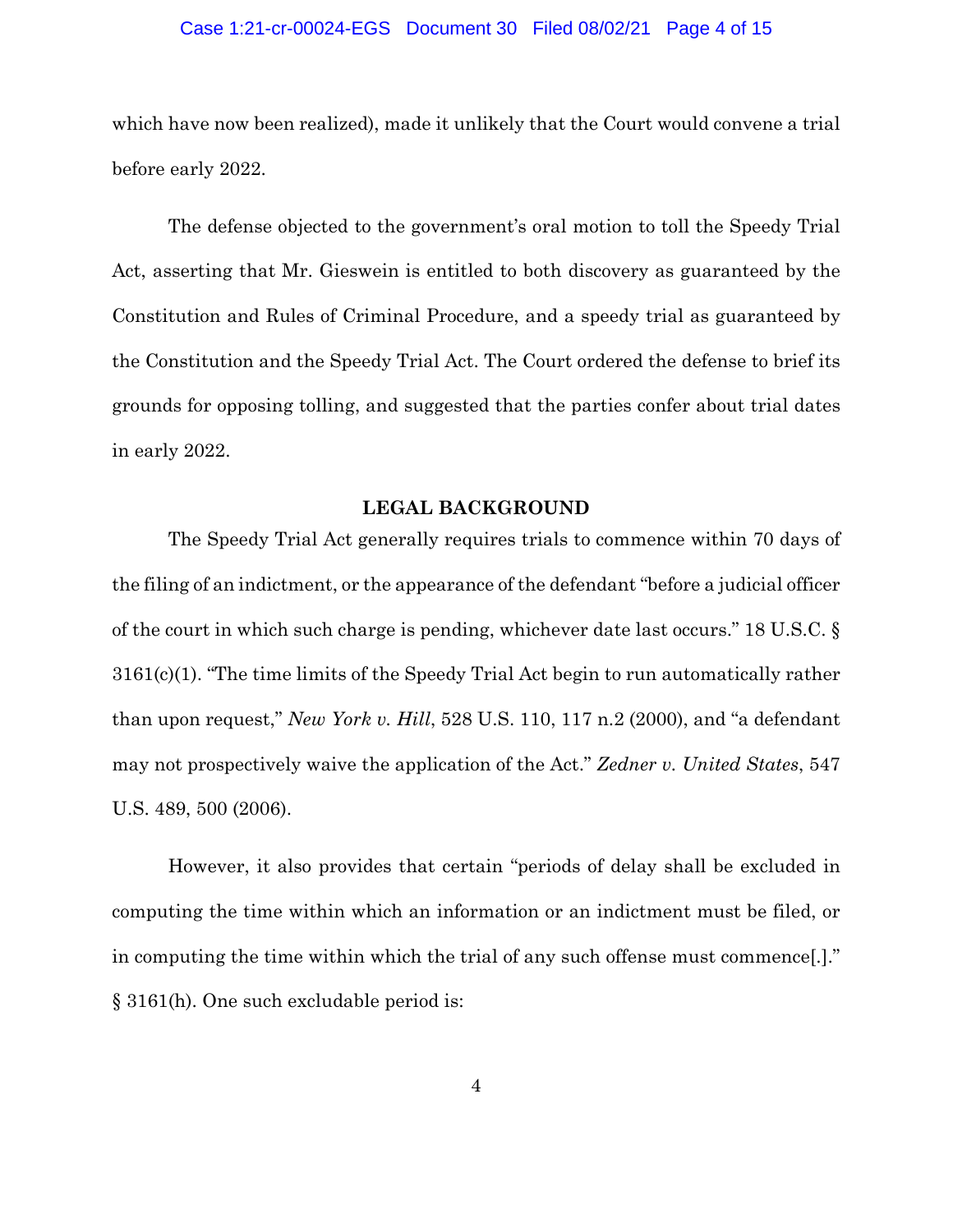(7)(A) Any period of delay resulting from a continuance granted by any judge on his own motion or at the request of the defendant or his counsel or at the request of the attorney for the Government, if the judge granted such continuance on the basis of his findings that the ends of justice served by taking such action outweigh the best interest of the public and the defendant in a speedy trial . .

§ 3161(h)(7)(A). The Act goes on to set out several factors "among others, which a

judge shall consider in determining whether to grant a continuance" on "ends of

justice" grounds pursuant to  $\S 3161(h)(7)(A)$ . These include:

(i) Whether the failure to grant such a continuance in the proceeding would be likely to make a continuation of such proceeding impossible, or result in a miscarriage of justice.

(ii) Whether the case is so unusual or so complex, due to the number of defendants, the nature of the prosecution, or the existence of novel questions of fact or law, that it is unreasonable to expect adequate preparation for pretrial proceedings or for the trial itself within the time limits established by this section.

. . .

.

(iv) Whether the failure to grant such a continuance in a case which, taken as a whole, is not so unusual or so complex as to fall within clause (ii), would deny the defendant reasonable time to obtain counsel, would unreasonably deny the defendant or the Government continuity of counsel, or would deny counsel for the defendant or the attorney for the Government the reasonable time necessary for effective preparation, taking into account the exercise of due diligence.

§ 3161(h)(7)(B). Finally, this portion of the Speedy Trial Act states that "[n]o continuance under subparagraph (A) of this paragraph shall be granted because of general congestion of the court's calendar, or lack of diligent preparation or failure to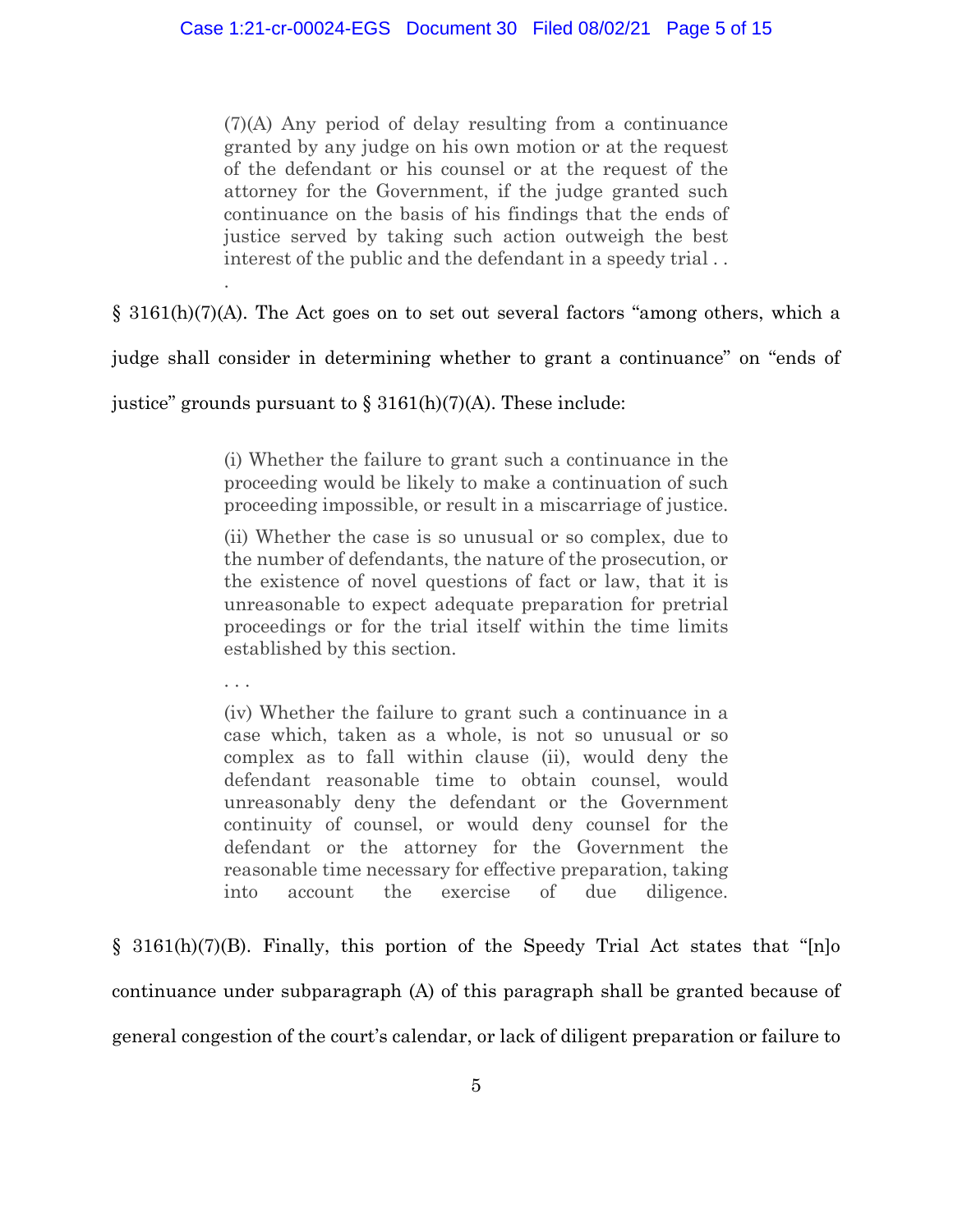#### Case 1:21-cr-00024-EGS Document 30 Filed 08/02/21 Page 6 of 15

obtain available witnesses on the part of the attorney for the Government." §  $3161(h)(7)(C)$ .

Before granting an ends-of-justice continuance under the Speedy Trial Act, the Court must determine whether "the ends of justice served by taking such action outweigh the best interest of the public and the defendant in a speedy trial." 18 U.S.C. § 3161(h)(7)(A). As the Supreme Court has explained, this balancing of interests must be individualized: the ends-of-justice provision "gives the district court discretion – within limits and subject to specific procedures – to accommodate limited delays for *case-specific* needs." *Zedner*, 547 U.S. at 499 (emphasis added).

## **THE GOVERNMENT HAS NOT ESTABLISHED THAT THE ENDS OF JUSTICE REQUIRE TOLLING THE SPEEDY TRIAL ACT AGAIN**

# **I. The government has not offered adequate grounds for its request to toll the Speedy Trial Act.**

The government's Discovery Memorandum does not provide sufficient grounds for continuing Mr. Gieswein's trial.

First, the government has failed to establish that it has been sufficiently diligent in devising a way to deal with the mountain of evidence it reports having collected. It states that it established a Capitol Breach Discovery Team "[s]hortly after the Capitol Breach," but does not state when exactly it did this. Discovery Mem., ECF No. 26-1 at 5. It describes the process for seeking the help of an outside contractor, but provides no detail on when it began drafting the statement of work, soliciting bids, or whether it imposed any contractual efforts to curtail the timeline.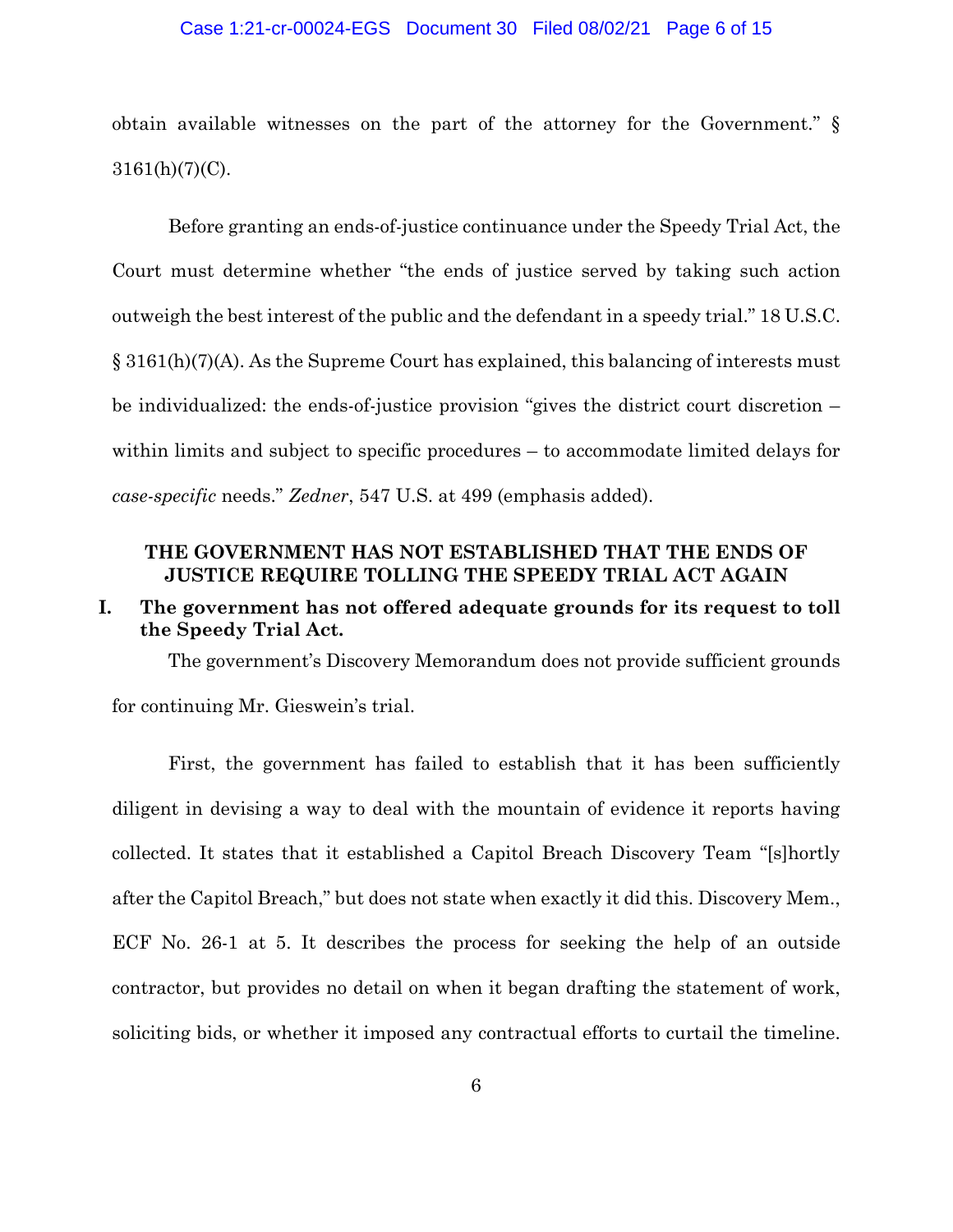#### Case 1:21-cr-00024-EGS Document 30 Filed 08/02/21 Page 7 of 15

Id. at 6. It notes that it has started transferring data to the contractor ultimately selected, Deloitte Financial Advisory Services, LLP ("Deloitte"), but does not state when it started, or, more importantly, when it is projected to end. *Id.* It offers only vague assurances that its review progress is "under way." *Id.* at 7 ("We are implementing and continuing to develop processes and procedures for ensuring that voluminous materials have been and will continue to be systematically reviewed for information that, inter alia, may be material to the defense . . ."). It also fails to report on the number of people it has devoted to this project and whether it has hired additional staff.

Relatedly, the government's filing omits that it was not until June 30 that it sought permission to provide grand jury material to Deloitte even though its employees are not "government personnel." *See* Application for Order, in *In re Capitol Breach Grand Jury Investigations With the District of Columbia*, 1:21-GJ-20-BAH, ECF No. 1 (filed June 30, 2021) (arguing that Deloitte employees "should be viewed as 'government personnel' authorized to access grand jury materials for the purpose of assisting prosecutors in the performance of their duties within the meaning of Rule 6(e)(3)(A)(ii)"). And the Discovery Memorandum omits that Judge Howell denied the request, which undoubtedly will dimmish the usefulness of the plan to administer much of the review and production of evidence through Deloitte. Order, in1:21-GJ-20-BAH, ECF No. 5 (filed July 16, 2021).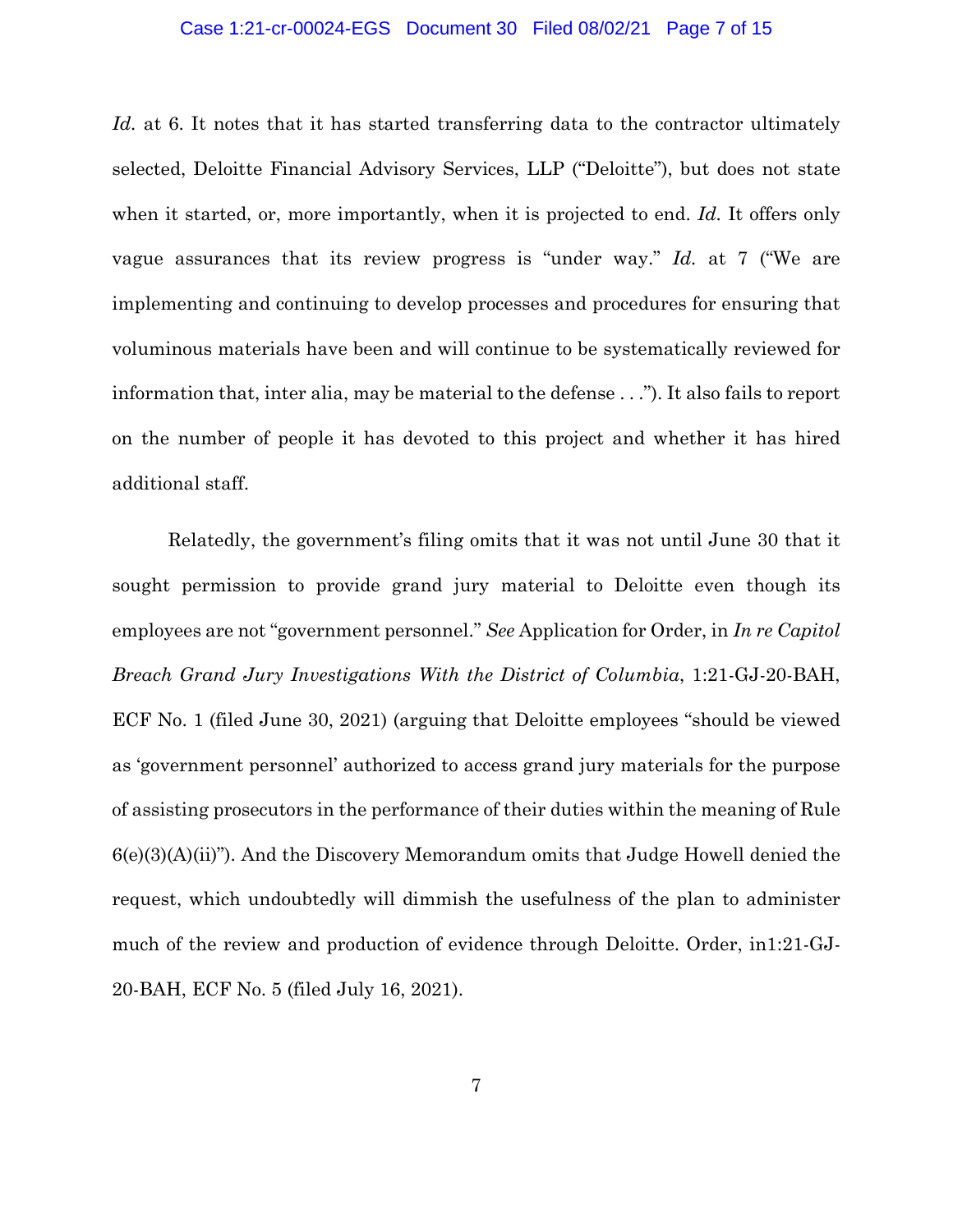### Case 1:21-cr-00024-EGS Document 30 Filed 08/02/21 Page 8 of 15

Second, the government has failed to identify what, if any, steps it is taking to prioritize the production of evidence to those who are detained in connection with January 6 charges. The government focuses on the fact that "over 500 individuals" have been charged. Discovery Mem., ECF 26-1, at 2. But far fewer than this are detained. One *Buzzfeed* reporter tracking January 6 cases reported on July 26 that only between 66 and 71 of the January 6 defendants were in custody.2 And this number accounts for several new arrests; detentions in this District resulting from the arrests made in early 2021 – like Mr. Gieswein' s – reportedly totaled as few as 39 through early June.3 That is, according to these reporters, six months into Mr. Gieswein's detention, fewer than 10% of the 500+ defendants on which the government focuses in its filing were detained, and only slightly greater percentage are today. A failure on the part of the government to devote its most significant January 6 prosecution resources to identifying evidence related to this narrow

<sup>2</sup> Zoe Tillman, a senior reporter for *Buzzfeed News* who regularly reports on January 6 cases, noted the following on Twitter on July 26: "My stats as of this morning on the status of Jan. 6 defendants: - 66 in custody (a few are new arrests waiting for a detention hearing) - 478\* allowed to go home, with varying conditions -5 unknown (dockets aren't updated yet). . . \*This number includes people whose cases already resolved via plea deals and whose cases aren't pending anymore (Chris Kelly had charges dismissed + Joseph Barnes, who died), but reflects overall how many people have been allowed to go home compared to the total # arrested)[.]" Zoe Tillman, *Twitter* (July 26, 2021), *available at* https://twitter.com/ZoeTillman/status/ 1419670639762362374?s=20 (last visited 8/1/21).

<sup>3</sup> Scott MacFarlane, Rick Yarborough and Jeff Piper, "Insurrection Cases Raise Profile and Concerns about DC Jail," *NBC News Washington* (June 10, 2021), https://www.nbcwashington.com/investigations/insurrection-cases-raise-profile-andconcerns-about-dc-jail/2698060/ (last visited 8/2/21)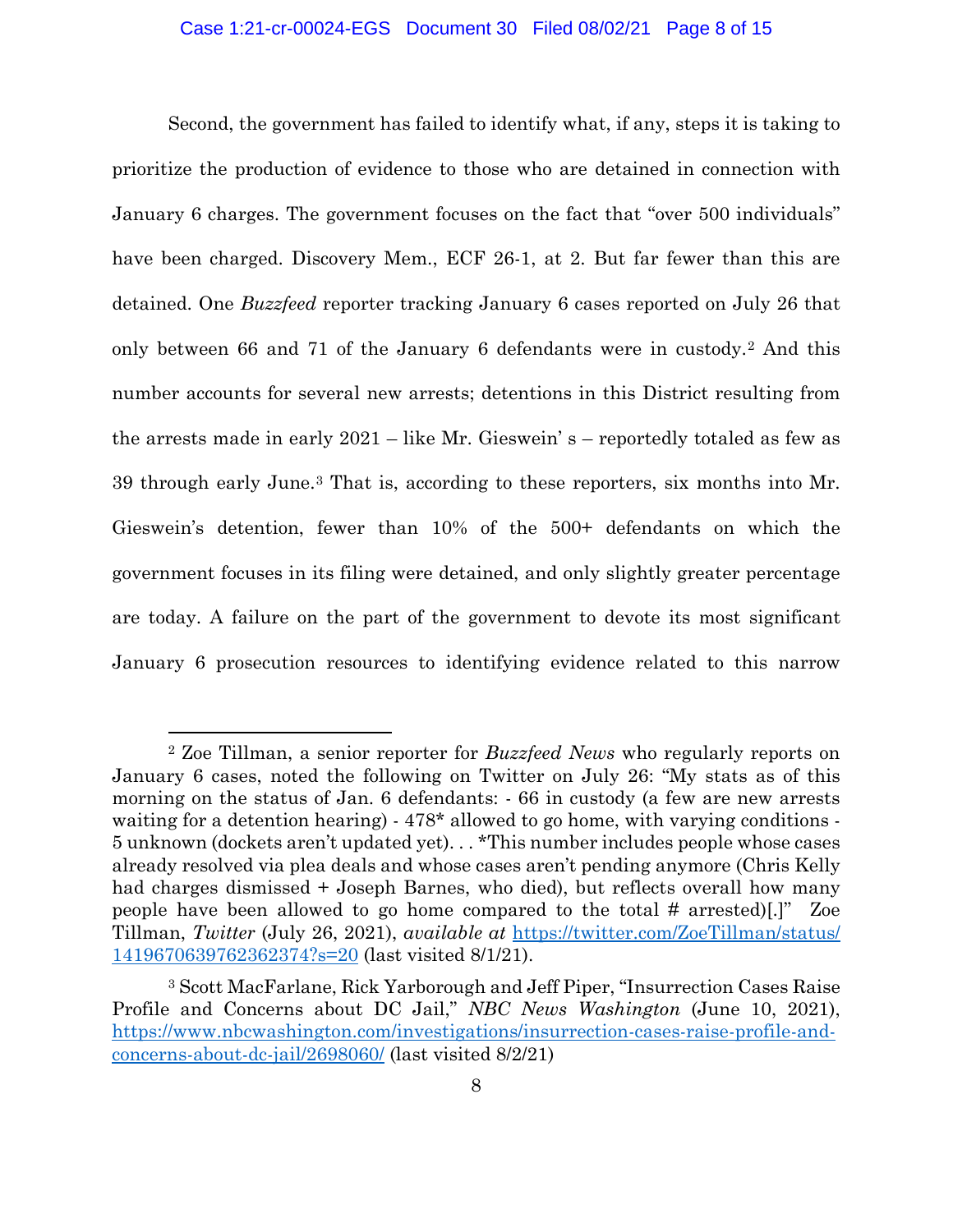#### Case 1:21-cr-00024-EGS Document 30 Filed 08/02/21 Page 9 of 15

universe of cases would be inexcusable. Yet, the government makes no claim to giving any particular attention to this group of people.

In a similar vein, although the government filed this update in Mr. Gieswein's case, it identifies nothing particular about his case that is getting in the way of prompt production of the evidence related to his activities at the Capitol. It also fails to specify whether *any* additional evidence relating to Mr. Gieswein has been identified in the universe of data the Discovery Memorandum describes to date (apart from what the government has already produced to the defense without the benefit of the Deloitte database in several productions through June 17).

Third, the government asserts that the need to redact personal identifying information is causing delays, asserting that the government "cannot allow personal contact information for Congressional members, staffers, and responding police officers – targets and victims of these crimes – whose phones may have connected to the Capitol's DAS network to inadvertently be produced." *Id.* at 8. But it elsewhere states that it has already identified tools to "identify standard categories" of this kind of information and redact it. *Id.* at 7. Further, there is an extensive Protective Order in place. April 15, 2021 Minute Order (incorporating by reference the terms of the Protective Order presented in ECF No. 10-1). Defense counsel, officers of the Court, can be expected to abide by these orders. As such, the planned redactions seem superfluous.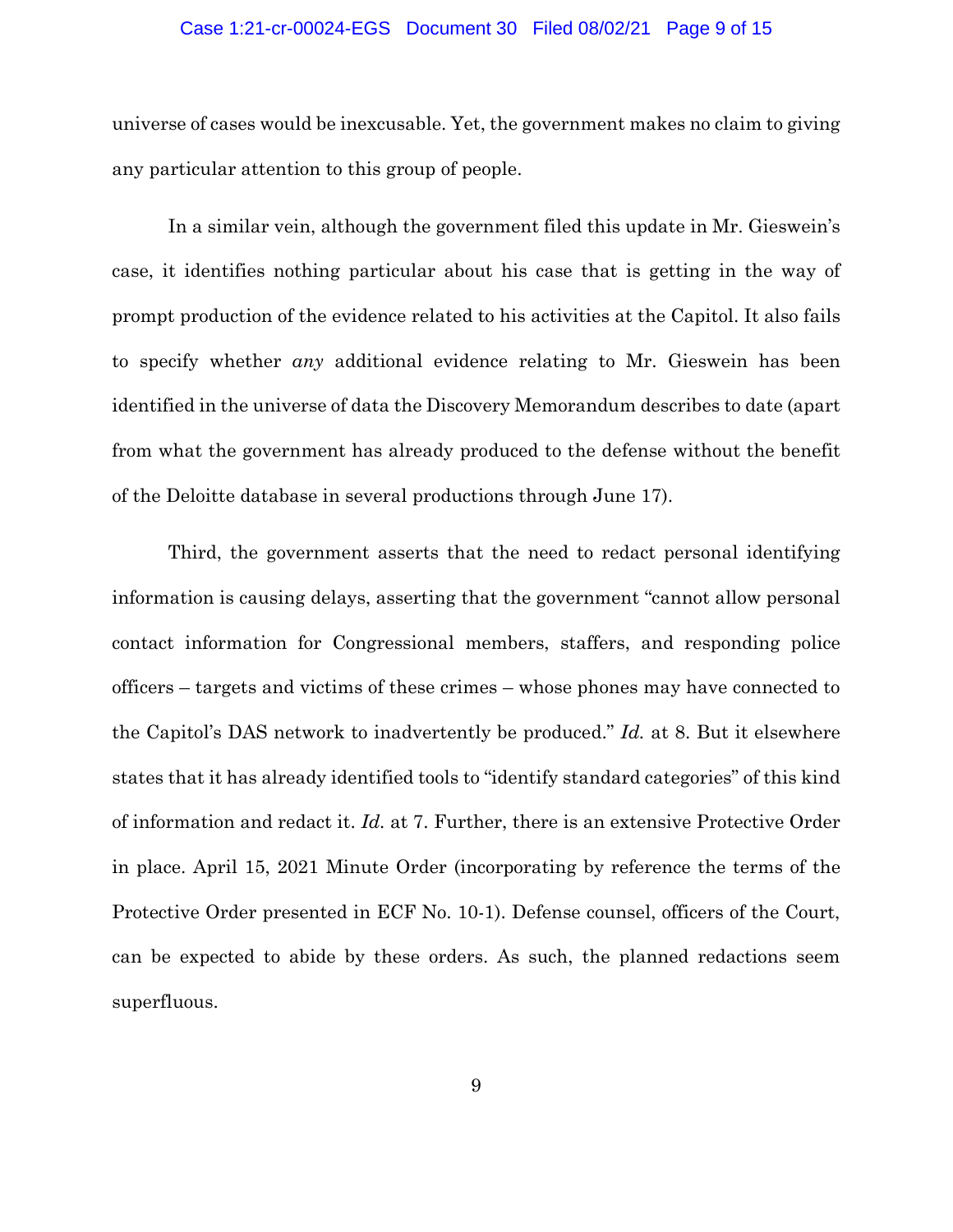### Case 1:21-cr-00024-EGS Document 30 Filed 08/02/21 Page 10 of 15

Fourth, the government's Memorandum fails to provide any projection for when it will solve its discovery problems. In another case, the government has reportedly offered only that it will not be able to meet its obligations "before January 2022."4 Here, the defense is unsure of how long a continuance the government seeks. And the generic Discovery Memorandum offers no concrete estimate. This ambiguity about when discovery will be available provides the Court with no grounds to find that the government's request is reasonable.

Finally, the government fails to acknowledge that many of the problems it identifies are of its own making, and that their solution is within the government's power. The fact that so much data is at issue arises at least in part from the fact that the government has chosen to charge so many people, to charge them all now, and to resolve so few cases.<sup>5</sup> The latter no doubt reflects the government's choice of charges, and the nature of its plea offers. For example, the government resolved even felony

<sup>4</sup> *See* Matthew Russell Lee, "In Jan 6 Case of Hale-Cusanelli DOJ Asks Trial Delay Into 2022 But Nov 9 Picked," *Inner City Press* (July 30, 2021), *available at*  http://www.innercitypress.com/ddc58ahaleicp073021.html (last visited 8/2/21) (reporting on status hearing in *United States v. Hale-Cusanelli*, 1:21-cr-00037-TNM-1, and that prosecutor in that case asserted the government cannot meet discovery obligations to that defendant before January of 2022, which writer had also reported on Twitter while listening to the hearing); Julie Kelly, *Twitter* (July 30, 2021), *available at* https://twitter.com/julie\_kelly2/status/1421193609961934850 (stating same, as writer was listening to status hearing in *United States v. Hale-Cusanelli*).

<sup>5</sup> *See* Dina Temple-Raston & Tim Mak, "The Justice Department is Struggling to Bring Capitol Riot Cases to Trial: Here's Why," *NPR* (July 27, 2021), *available at* https://www.npr.org/2021/07/27/1013500073/the-justice-department-is-strugglingto-bring-capitol-riot-cases-to-trial-heres- (last visited 8/1/21) ("Twenty-five people have pleaded guilty so far, which leaves a good 550 more cases left to resolve.").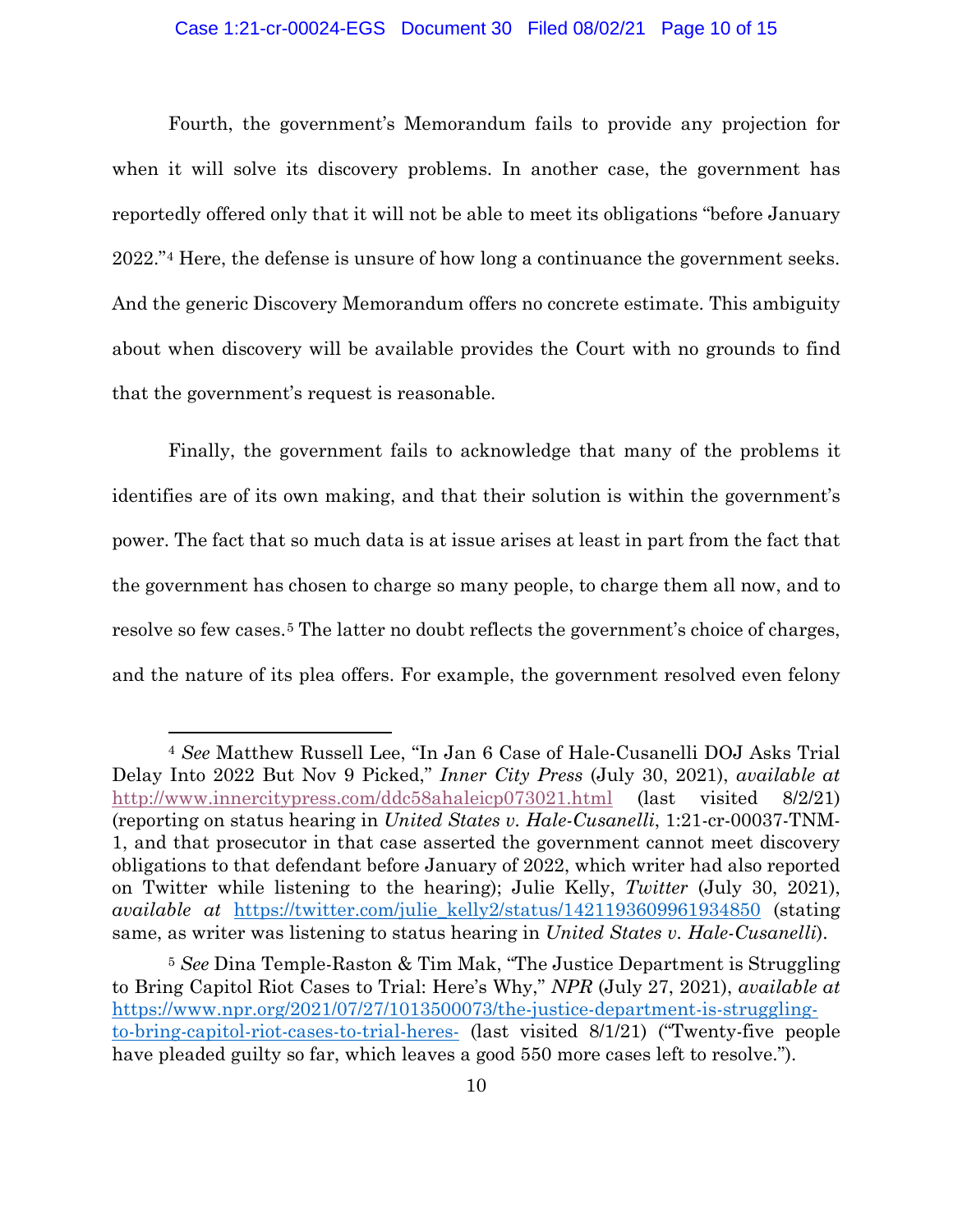### Case 1:21-cr-00024-EGS Document 30 Filed 08/02/21 Page 11 of 15

assault charges (and many misdemeanor assault charges) arising from 2020 protests around the federal courthouse in Portland with deferred dispositions.6 But, reportedly, it is refusing to even consider such dispositions in any misdemeanor cases arising from the events of January 6.7 These decisions are the government's prerogative, and whether they reflect unduly disparate treatment is a matter for another day. But today, the Court must decide whether to continue to grant the government unlimited leeway when these choices impinge on individual constitutional rights, particularly those of detained defendants.

There is no question that anyone who violated the law at the Capitol on January 6 is responsible for his or her own actions. That so many people may have

<sup>6</sup> *See, e.g.* U*nited States v. Giovanni Terrence Bondurant*, 3:20-mj-00160 (D. Or), ECF No. 24 (government motion to dismiss with prejudice); *id.* ECF No. 22 (defense counsel declaration noting that parties had reached agreement in January 2021 providing that if Mr. Bondurant complies with the terms of pretrial release for six months the government will dismiss the case.); Aruna Viswanatha and Sadie Gurman, "Almost Half of Federal Cases Against Portland Rioters Have Been Dismissed," *Wall Street Journal* (April 15, 2021), *available at*  https://www.wsj.com/articles/almost-half-of-federal-cases-against-portland-riotershave-been-dismissed-11618501979 ("Of 96 cases the U.S. attorney's office in Portland filed last year charging protesters with federal crimes, including assaulting federal officers, civil disorder, and failing to obey, prosecutors have dropped 47 of them, government documents show. Ten people have pleaded guilty to related charges and two were ordered detained pending trial. None have gone to trial.").

<sup>7</sup> *See* Dina Temple-Raston & Tim Mak, "The Justice Department is Struggling to Bring Capitol Riot Cases to Trial: Here's Why," *supra*, note 5 ("Four defense attorneys, interviewed by NPR said that they were told by federal prosecutors that deferred prosecution agreements for Jan. 6 defendants were a nonstarter, even for the lowest-level charges. Justice officials, they said, told prosecutors working the cases that they were not authorized to offer them.").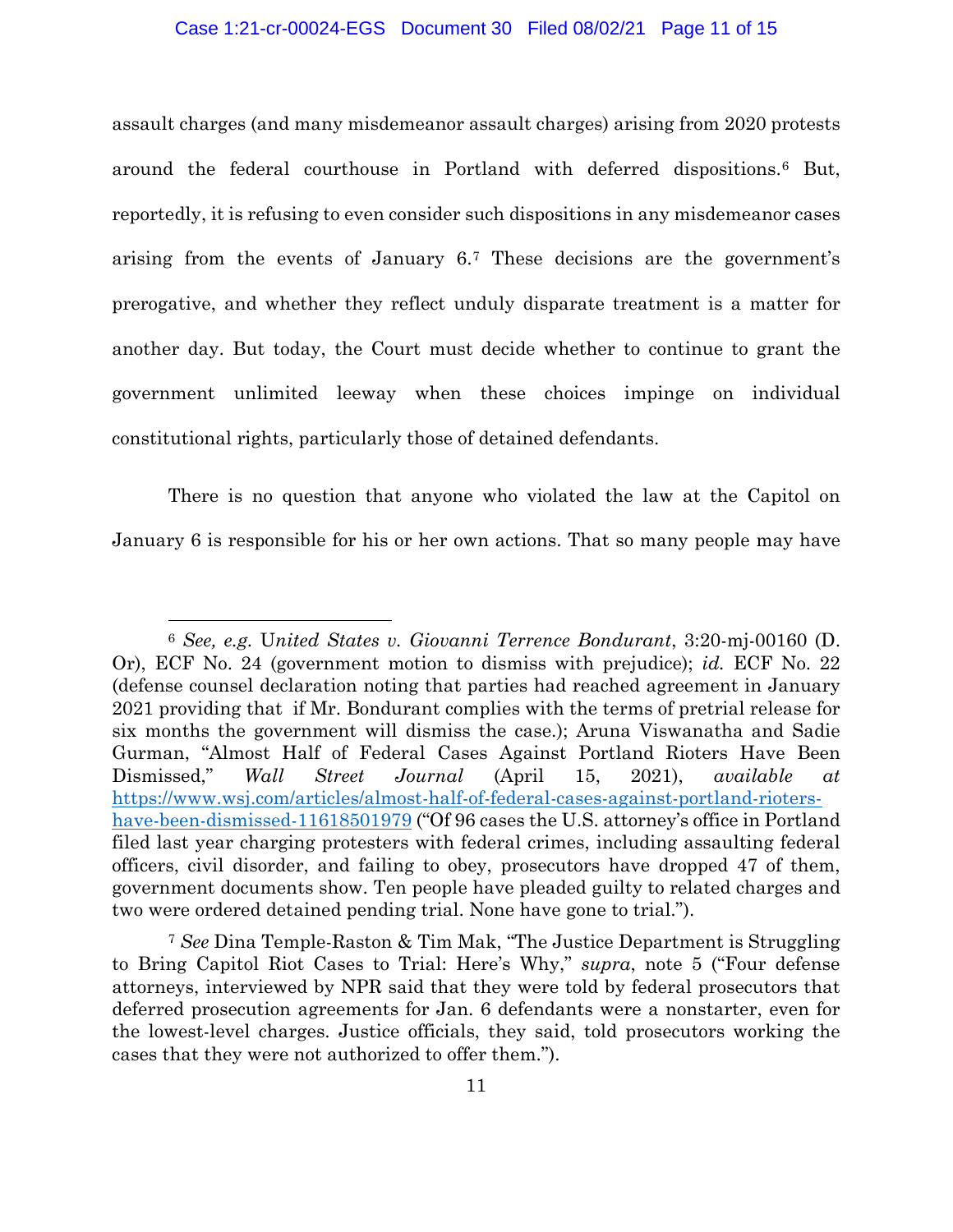#### Case 1:21-cr-00024-EGS Document 30 Filed 08/02/21 Page 12 of 15

violated the law is not the fault of the United States Attorney's Office, as the Court suggested at the hearing on July 29. However, the government *does* control how it proceeds with its prosecutions. It enjoys significant discretion in the management of its caseload, and it should exercise that discretion in a way that prioritizes individuals' constitutional rights to review the evidence in their cases, and to speedy trials. Indeed, it is not uncommon for the government to forego its ideal enforcement strategy in order to reconcile the demands of individual rights; the government does it every single day.

But so far in the January 6 cases, and this one in particular, the government continues to ask the Court to elevate its prosecutorial preference for bringing a multitude of cases over individual constitutional speedy trial and evidentiary rights. The Court should decline to do so. Indeed, if the government will not do what is necessary to ensure that Mr. Gieswein is both provided with the discovery he is due and brought to trial within a reasonably speedy time-frame, then the Constitution, the Speedy Trial Act, and Rules of Criminal Procedure demand that the Court force the government to do so, or dismiss this case.

# **II. The reimposition of mask mandates in the District of Columbia and the courthouse are not grounds to toll the Speedy Trial Act further.**

On July 29, the Court noted that increasing concerns about the Delta variant of the coronavirus were likely to lead to renewed mask mandates in the District and the E. Barrett Prettyman United States Courthouse ("the courthouse"), which they now have. *See* Standing Order No. 21-45 (BAH).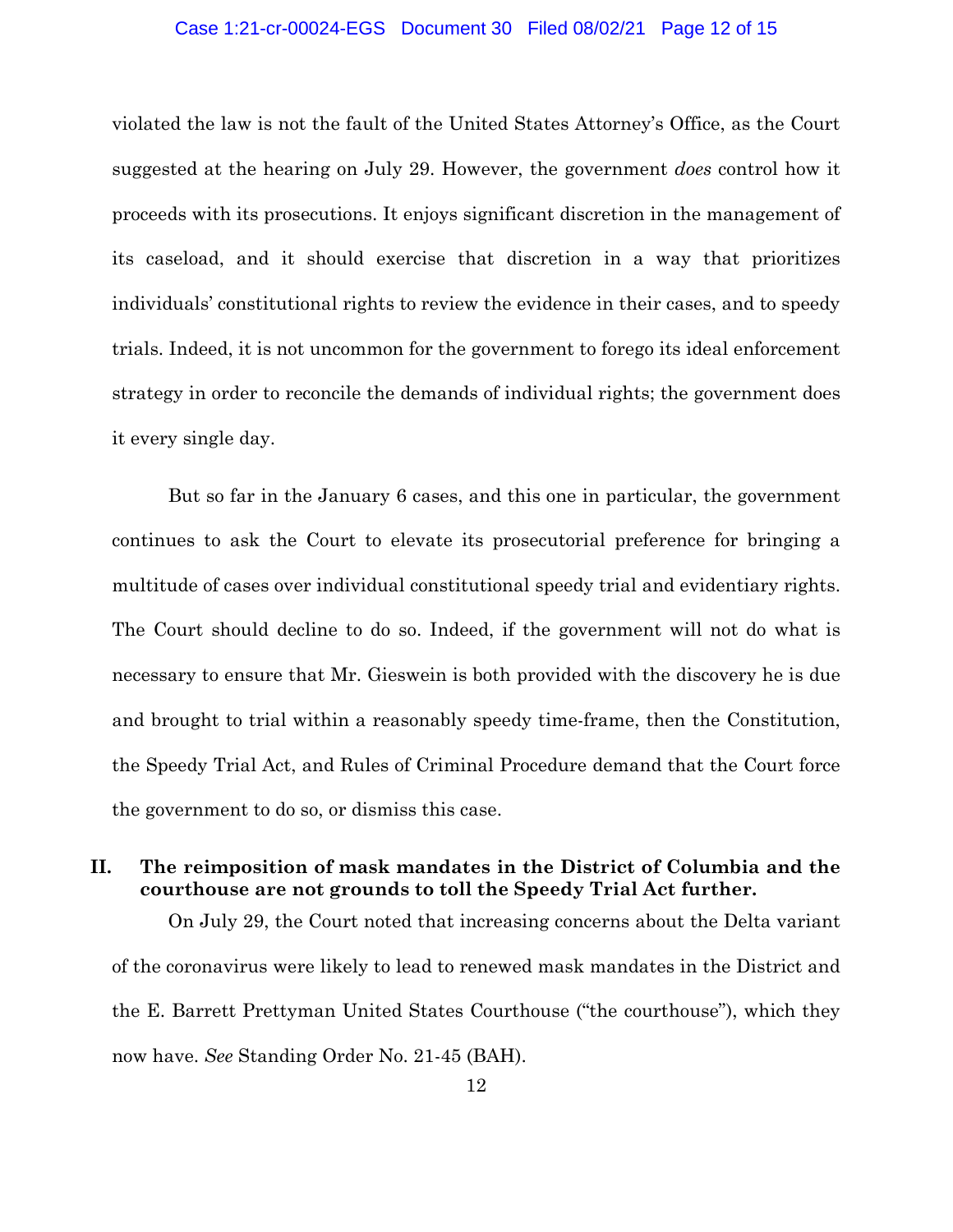#### Case 1:21-cr-00024-EGS Document 30 Filed 08/02/21 Page 13 of 15

Notwithstanding the reimposition of mask mandates, the courthouse is still scheduled to fully re-open on September 1, 2021. *See* Standing Order No. 21-44. It is already open to judges, court staff, jurors, attorneys and parties, among others. *Id.* Notwithstanding continuing concerns about the coronavirus, in recent months, criminal jury trials have gone forward both in this district and other districts, including the nearby Alexandria Division of the Eastern District. Although the Delta variant presents a newer and different degree of risk, the point of the renewed mask mandates is to provide additional protection to address that risk. Moreover, more than 60% of D.C. residents have received at least one vaccine dose.8 At this time, it appears premature to conclude that a jury trial cannot go forward safely and fairly until January of 2022.

## **III. Mr. Gieswein's detention magnifies the concerns raised by the government's continuing requests to delay trial.**

For much of Mr. Gieswein's time at CTF, he was forced to remain in his cell, by himself, for 23 hours of every day. Although conditions have improved since June, he still must remain in his cell for about 18 hours of every day, and is only allowed outside for a two to three hours a week. He is housed with others charged with offenses stemming from January 6, and separately from the rest of the jail's population. Others in his unit have complained of beatings and other unfair treatment. *See, e.g.*, Def. Mot. for Release from Custody, ECF No. 23 at 2 n.4, *United* 

<sup>8</sup> *Vaccination Data*, Gov't for the District of Columbia (July 26, 2021), https://coronavirus.dc.gov/data/vaccination (last visited Aug. 2, 2021).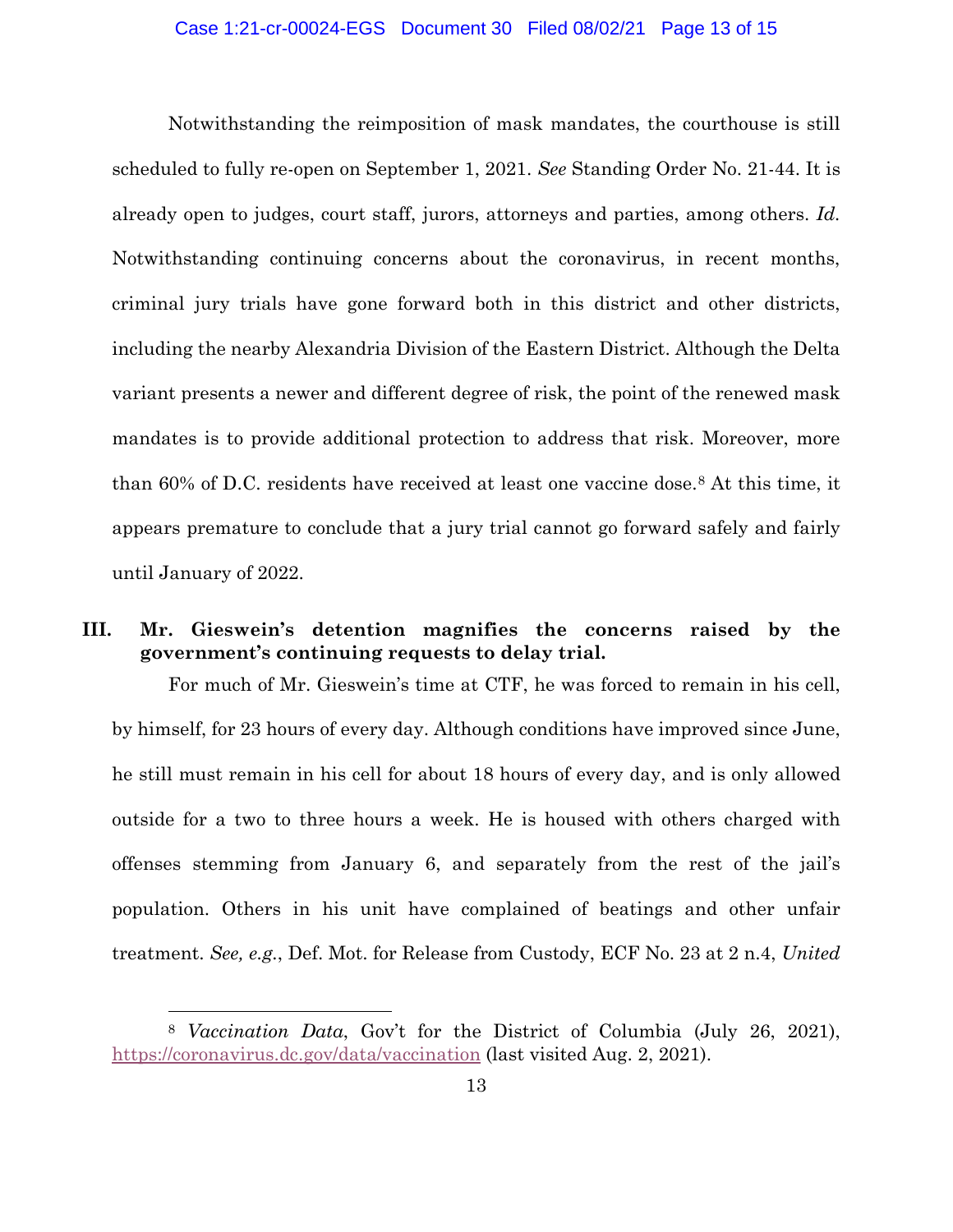*States v. Samsel*, 1:21-mj-00188-ZMF (May 24, 2021) (alleging that a prison guard assaulted the defendant, who sustained significant injuries from the attack)*.*

These circumstances magnify the cost to delaying Mr. Gieswein's trial reflected in the Sixth Amendment and Speedy Trial Act. Judge Bates acknowledged this in a memorandum opinion explaining his decisions to release a January 6 defendant, Federico Guillermo Klein ("Klein"), and to grant the government's motion to exclude time. Specifically, although Judge Bates granted the government's request to exclude some time, he noted that "the speedy trial analysis would be quite different were Klein to remain detained pretrial." Mem. Op., *United States v. Federico Guillermo Klein*, 1:21-cr-236- JDB (Apr. 12, 2021), ECF No. 29 at 26-27 n.11. On the other side of the coin, Judge McFadden recently refused the government's request to delay until January 2022 the trial of January 6 defendant, Timothy Hale-Cusanelli, despite the government's avowed struggle to produce discovery, citing the fact that the defendant was detained.<sup>9</sup>

<sup>9</sup> See Matthew Russell Lee, "In Jan 6 Case of Hale-Cusanelli DOJ Asks Trial Delay Into 2022 But Nov 9 Picked," *supra,* note 4; July 30, 2021 Minute Entry in *United States v. Hale-Cusanelli*, 1:21-cr-00037-TNM-1 (noting that Court tolled time under the Speedy Trial Act only from July 30 to August 24, and scheduled a jury trial for November 9).